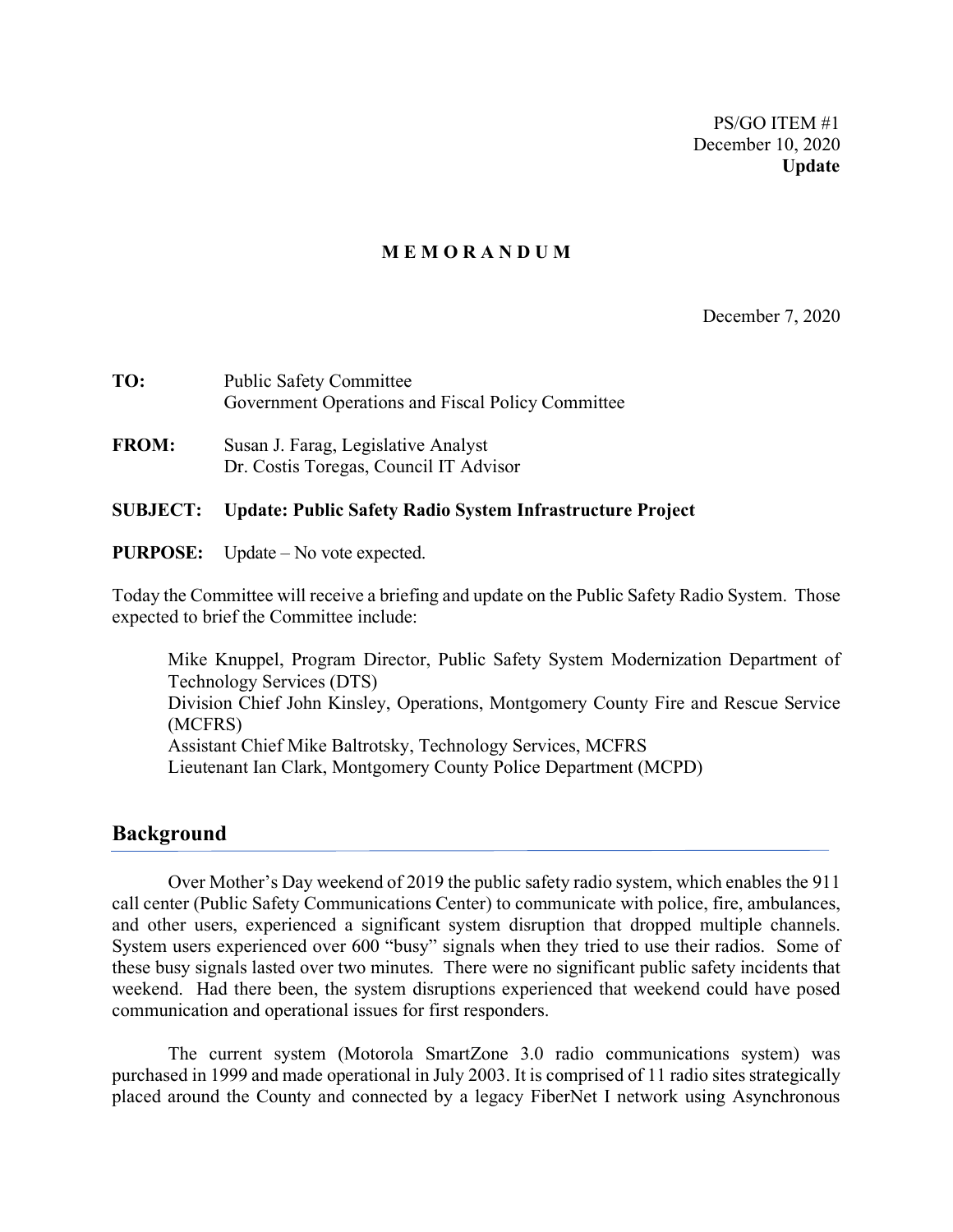Transfer Mode (ATM) backhaul equipment and design. The towers transmit directly to user radios by radio waves in the 800 MHz range.

The system is 17 years old and well past its 2009 end-of-life date. It is no longer supported by the vendor, replacement parts are no longer manufactured, and there is limited expertise in the region to repair certain components of the system. The system replacement included in the Capital Improvements Program (CIP) Public Safety System Modernization (PSSM) Project (approved FY21-26 CIP attached at ©1-3).

The Council became very concerned with project delays in 2019, and the obvious risk of system failure with the original system. The current system was no longer supported by the vendor, and it could be difficult to get certain replacement parts. At that time, the Executive had delayed two of the 22 proposed new towers to reassess placement due to community concerns – the Bretton Woods and the ICC/Georgia Ave. locations. Council requested that the Executive reinstate the original cutover date of December 2020, which he did. Council was also very concerned about the reliability of the current radio system and asked for a briefing on public safety departments' back-up plans in the event of further system disruptions. The Public Safety Committee was briefed on these plans in a closed session in September 2019. Since then, DTS has provided regular updates on the new project's progress, and it has stayed on schedule for most of the year.

#### **Current RSIP Status**



The map below illustrates the configuration of the new 22-microwave tower RSIP.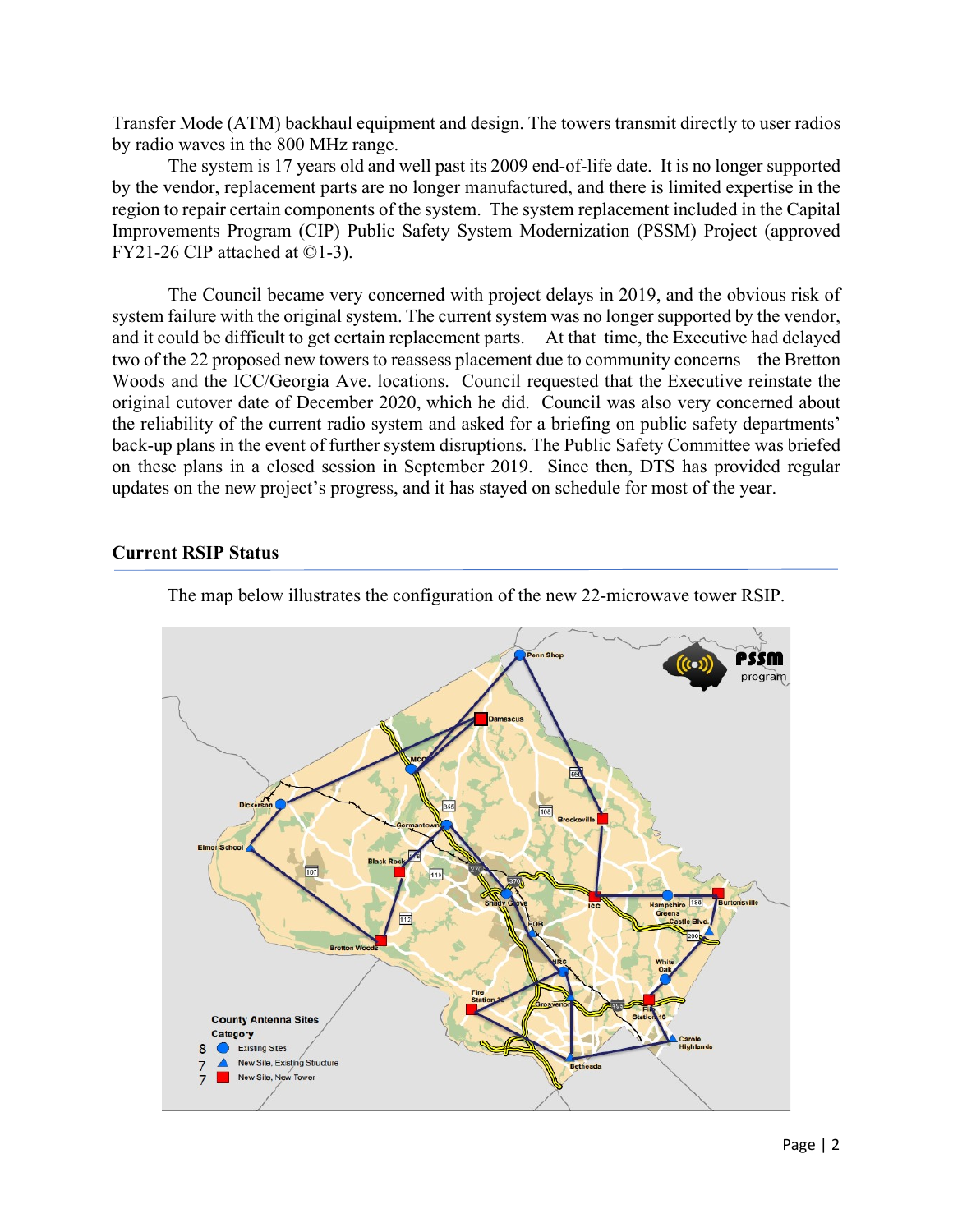The new system uses different technology than the current one. Instead of using FiberNet 1 for connectivity, it will use microwave-based connectivity between all 22 towers. The use of microwave technology requires towers to be at a height allowing line-of-sight connectivity to adjacent towers so that each can transmit and receive from nearby towers in the County. In some cases, this means that towers are taller than would be required if only radio coverage were considered. The benefit of this new system configuration is that the overall network has multiple recovery pathways if a certain tower became inoperative (mesh network).

For the most part, the project has progressed on schedule. Over the summer, there were some delays at the ICC site (a State site on which the County is co-locating a dish) due to backfill from the ICC being deeper than expected. The crew needed to drill down to 90 feet to hit solid bedrock to install the caissons that support the tower. The installation was successful, and the vendors sought other ways to accelerate the project to stay on schedule. While this likely had unanticipated construction costs, they were borne by the State, since the State is the owner of the tower.

The vendor also ran into a challenge with the Bethesda site in August, where there was too much antenna radiation for the vendor to install the microwave dish on an existing tower. When the vendor's crew ascended the tower, their RF meters went off around 640 feet and had to descend immediately. After working with the vendor and the other stakeholders at the site to ensure all other systems were powered down, the vendor was able to install the microwave dish at the proper height. *Despite these unanticipated challenges, the RSIP project has remained on budget.*

**Cutover Process:** There are three phases to the cutover. The vendor has a go/no go date of December 22 and if all systems are ready, the cutover will start on January 4, 2021. In order to prepare for the cutover process, the vendor must ensure the following:

- System Optimization (completed)
- Conduct Interim Coverage Testing (determine if system delivers DAQ 3.4 and 95% composite coverage)
- Interim Coverage Acceptance Testing approval (expected December 22)
- System Burn-in period (in progress)
- Fleet Mapping (configures the system for management and control of subscriber radios)
- Subscriber Programming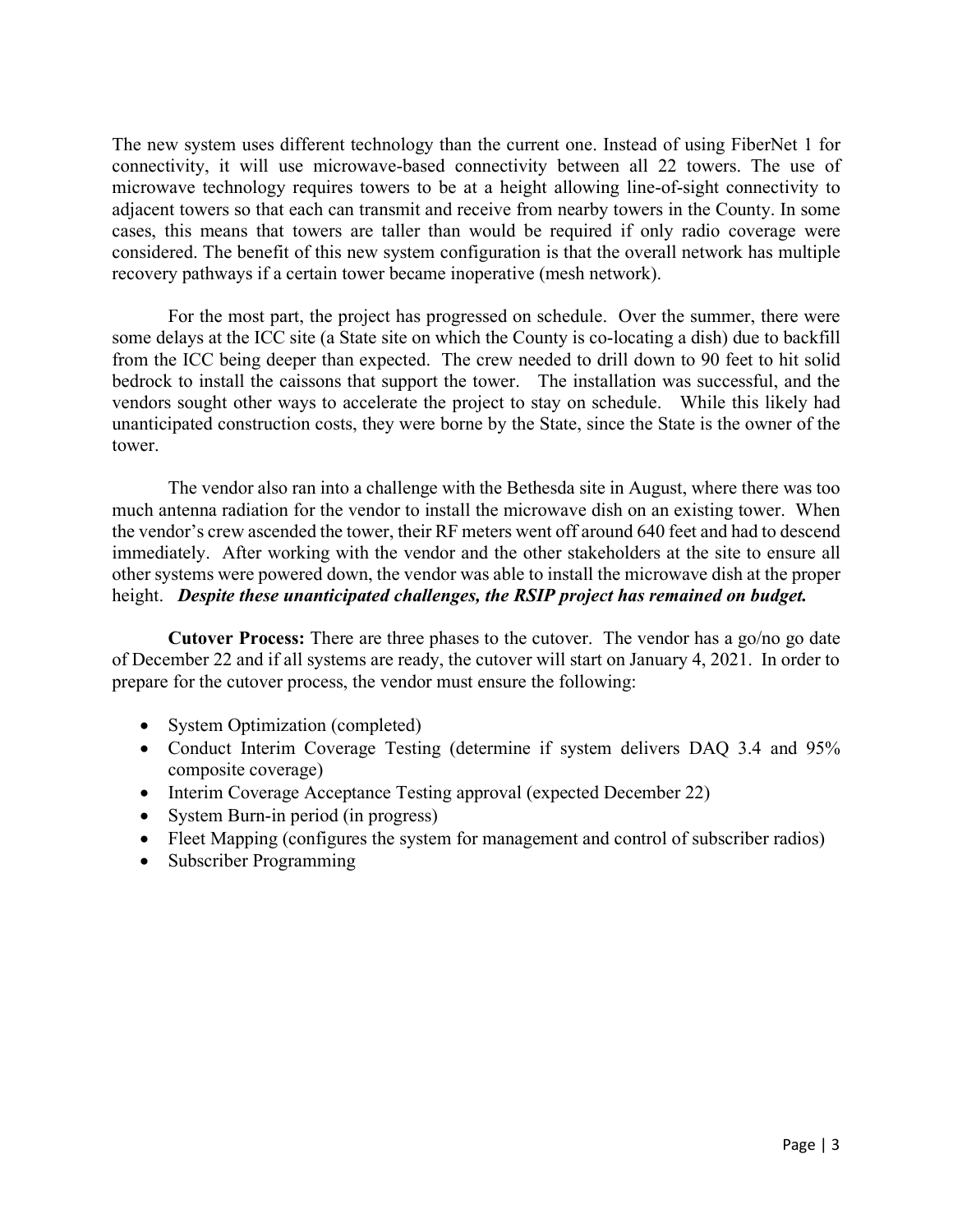

Phase 1: During this phase, Police talk groups will be transitioned from the existing SmartZone 3.0 system to the new P25 system.

Phase 2: Fire talk groups will be transitioned to the new system. The cutover target for Police and Fire is before the Presidential Inauguration on January 20.

Phase 3: DOCR and other government talk groups will be transitioned to the new system. DTS expects this to be completed in February.

#### **Discussion Issues**

- 1. The coverage acceptance testing is described as "interim" since a full foliage coverage test has to be performed when there are leaves on the trees (May 2021). Foliage could potentially degrade signal strength in some areas or some buildings of the County. Does the Executive anticipate any problems with this test? What are the terms of the contract for needed improvements if the vendor does not meet DAQ 3.4 and 95% composite coverage?
- 2. Radio coverage along and on the Potomac River had been a concern. What were the test results for those areas?
- 3. The old system is expected to remain in place until the new system is fully functional and has been appropriately tested. Currently, public safety departments have back-up systems in place in case of current system failure. One of those back-ups included the issuance of cell phones to various apparatus in the Fire Department. These cell phones were only budgeted through December 2020. Since the cutover is anticipated to go through until mid-February, can MCFRS maintain these cell phones as back-ups? Is there a reason to maintain them definitely?
- 4. How have COVID-19 work restrictions and other social distancing measures impacted the process?
- 5. How long is the new system anticipated to last? What does vendor support for the system entail?
- 6. Is there a current budget estimate for completion? Will it likely require additional appropriations?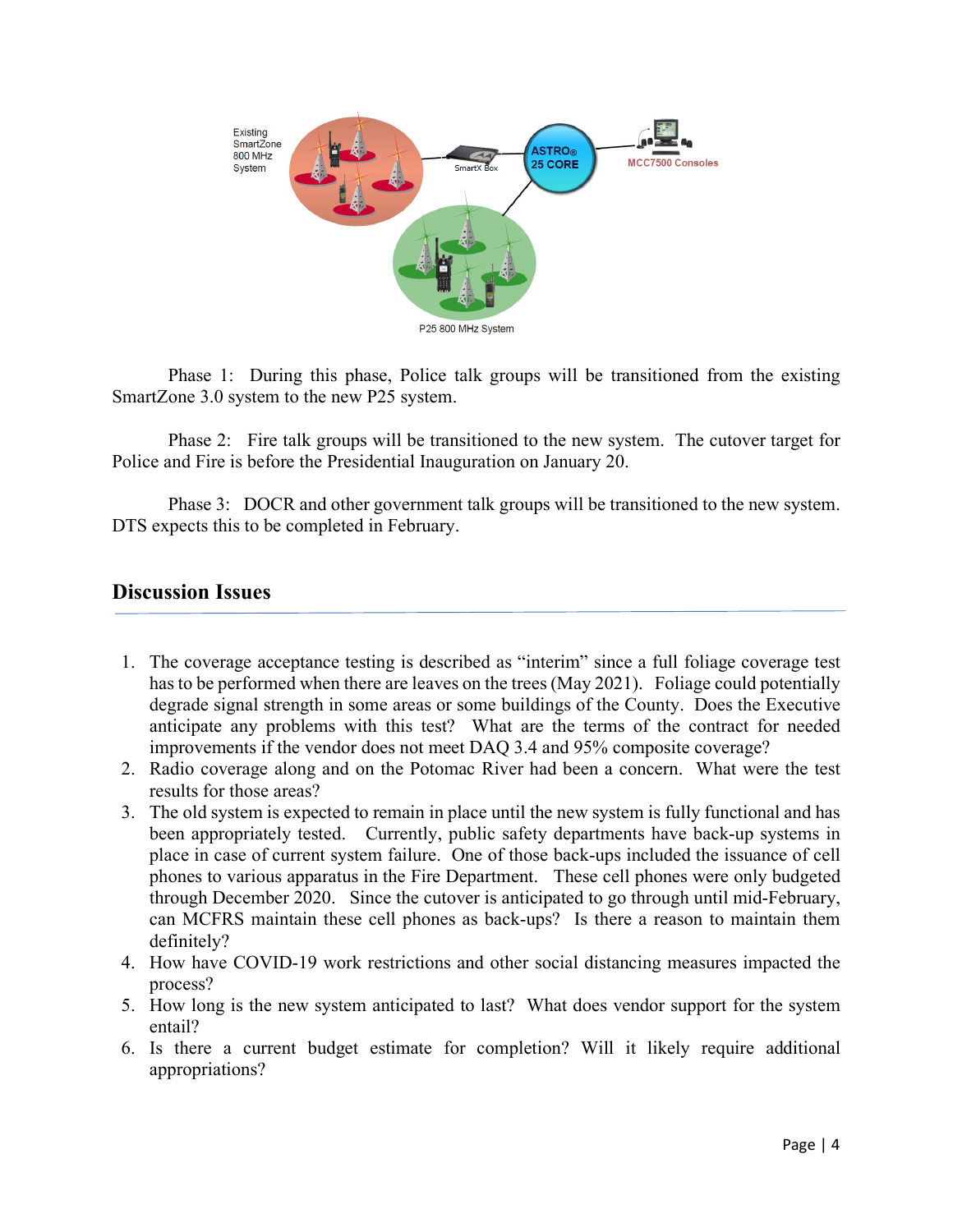#### **This staff report contains: Circle #**

Approved FY21-26 PSSM CIP 1-3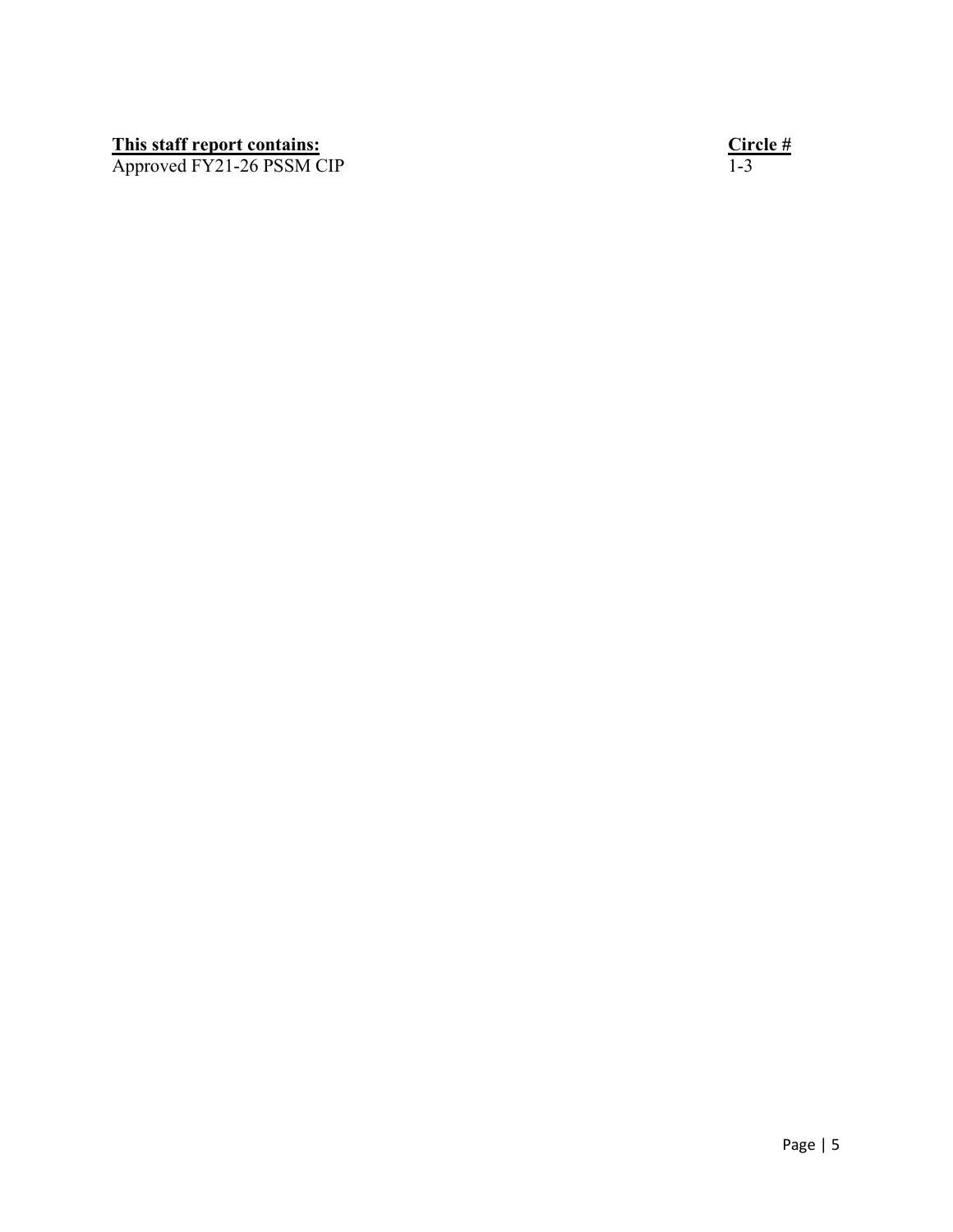

# Public Safety System Modernization

(P340901)

| Category             | General Government                    | Date Last Modified   | 01/06/20 |
|----------------------|---------------------------------------|----------------------|----------|
| SubCategory          | County Offices and Other Improvements | Administering Agency | County   |
| <b>Planning Area</b> | Countywide                            | <b>Status</b>        | Ongoing  |

Date Last Modified 01/06/20 Administering Agency **County Executive** 

### EXPENDITURE SCHEDULE (\$000s)

| <b>Cost Elements</b>             | <b>Total</b> | Thru FY19 | Est FY20 | <b>Total</b><br><b>6 Years</b> | <b>FY 21</b>  |     |                          | FY 22 FY 23 FY 24 FY 25 FY 26 | Beyond<br>6 Years |
|----------------------------------|--------------|-----------|----------|--------------------------------|---------------|-----|--------------------------|-------------------------------|-------------------|
| Planning, Design and Supervision | 10,028       | 3.976     | 5.567    | 485                            | 17            | 468 | $\overline{\phantom{0}}$ |                               |                   |
| Construction                     | 32.370       | 2.872     | 29.228   | 270                            | 270           | -   |                          |                               |                   |
| Other                            | 71.096       | 69.109    |          | 1.987                          | .987          |     |                          |                               |                   |
| <b>TOTAL EXPENDITURES</b>        | 113,494      | 75,957    | 34,795   |                                | $2.742$ 2.274 | 468 |                          |                               |                   |

### FUNDING SCHEDULE (\$000s)

| <b>Funding Source</b>           | <b>Total</b> | Thru FY19 | Est FY20 | <b>Total</b><br><b>6 Years</b> | <b>FY 21</b> |     |  | FY 22 FY 23 FY 24 FY 25 FY 26 | <b>Beyond</b><br>6 Years |
|---------------------------------|--------------|-----------|----------|--------------------------------|--------------|-----|--|-------------------------------|--------------------------|
| Contributions                   | 32           | 32        | -        |                                |              |     |  |                               |                          |
| <b>Current Revenue: General</b> | 10,311       | 7,233     | 2,593    | 485                            | 17           | 468 |  |                               |                          |
| Federal Aid                     | 2,947        | 2,947     |          |                                |              |     |  |                               |                          |
| G.O. Bonds                      | 55,728       | 27,058    | 28,400   | 270                            | 270          |     |  |                               |                          |
| PAYGO                           | 133          | 133       |          |                                |              |     |  |                               |                          |
| Short-Term Financing            | 44,343       | 38,554    | 3,802    | 1,987                          | 1,987        |     |  |                               |                          |
| <b>TOTAL FUNDING SOURCES</b>    | 113,494      | 75,957    | 34,795   | 2,742                          | 2.274        | 468 |  |                               |                          |

### OPERATING BUDGET IMPACT (\$000s)

| <b>Impact Type</b> | <b>Total</b><br><b>6 Years</b> | <b>FY 21</b>             | <b>FY 22</b>             | <b>FY 23</b> | <b>FY 24</b> | <b>FY 25</b> | <b>FY 26</b> |
|--------------------|--------------------------------|--------------------------|--------------------------|--------------|--------------|--------------|--------------|
| Maintenance        | 2,400                          | -                        | -                        | 600          | 600          | 600          | 600          |
| Program-Staff      | 800                            | ۰                        | $\blacksquare$           | 200          | 200          | 200          | 200          |
| Program-Other      | 1,056                          | -                        |                          | 264          | 264          | 264          | 264          |
| <b>NET IMPACT</b>  | 4,256                          | $\overline{\phantom{a}}$ | $\overline{\phantom{a}}$ | 1,064        | 1,064        | 1,064        | 1,064        |

### APPROPRIATION AND EXPENDITURE DATA (\$000s)

| Appropriation FY 21 Request | 2,274   | Year First Appropriation | FY09    |
|-----------------------------|---------|--------------------------|---------|
| Appropriation FY 22 Request | 468     | Last FY's Cost Estimate  | 110.752 |
| Cumulative Appropriation    | 110,752 |                          |         |
| Expenditure / Encumbrances  | 100,407 |                          |         |
| Unencumbered Balance        | 10,345  |                          |         |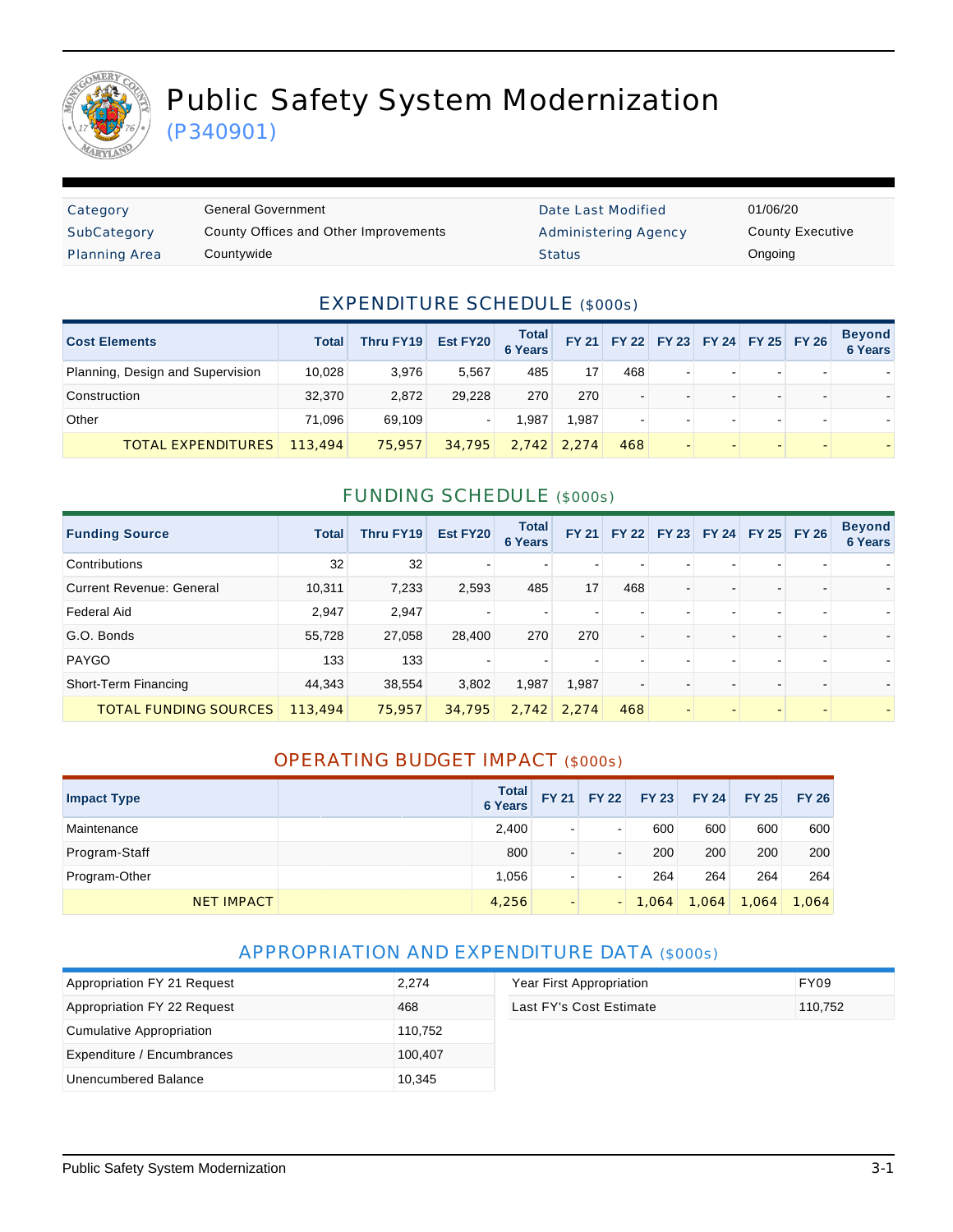# PROJECT DESCRIPTION

This program will provide for phased upgrades and modernization of computer aided dispatch (CAD), law enforcement records management system (RMS), and voice radio systems used primarily by the County's public safety first responder agencies including Police, Fire and Rescue, Sheriff, Corrections and Rehabilitation, and Emergency Management and Homeland Security. The modernization will include replacement of the current CAD/RMS system, replacement of public safety mobile and portable radios, upgrade of non-public safety mobile and portable radios, and replacement of core voice radio communications infrastructure. The previously approved Fire Station Alerting System Upgrades project (CIP #451000) was transferred to this project in order to coordinate the upgrades with the new CAD system. The alerting system upgrades will modernize the fire station alerting systems at 43 existing work sites, maintaining the ability to notify fire and rescue stations of emergencies. The alerting system, including audible and data signals, is essential for the notification of an emergency and the dispatch of appropriate response units from the County. As voice, data, and video are beginning to converge to a single platform, this project will provide a pathway to a modern public safety support infrastructure that will enable the County to leverage technology advances and provide efficient and reliable systems for first responders. This project will follow the methodologies and strategies presented in the Public Safety Systems Modernization (PSSM) plan completed in July 2009.

## COST CHANGE

Cost increase in FY21 and FY22 for desktop radio console, applications for messaging service and person location tracking to be activated on subscriber user radios, and staff charges.

# PROJECT JUSTIFICATION

The public safety systems require modernization. Prior to replacement, the CAD system was reaching the end of useful life and did not meet the County's current operational requirements, impacting the response time of first responders to 9-1-1 calls. The CAD Roadmap Study, completed in March 2009, recommended replacement of the system to address existing shortcomings and prepare for the next generation 9-1-1 systems. The manufacturer's support for the voice radio system had to be phased out as of December 31, 2009. Beyond that date, the manufacturer will only continue to provide system support on an as available basis, but will not guarantee the availability of parts or technical resources. The CAD modernization initiated a detailed planning phase that included the use of industry experts to assist with business process analysis and to develop detailed business and technical requirements for the new CAD system. This process allowed the County to incorporate lessons learned and best practices from other jurisdictions. As more of the County's regional partners migrate to newer voice technologies, it will affect interoperable voice communications. To ensure that the County maintains reliable and effective public safety (voice radio) communications for the operations of its first responders and to sustain communications interoperability for seamless mutual aid among its regional partners, the County needed to implement a project to upgrade and modernize its portable and mobile radio units and subsequently the radio voice communications infrastructure. Acceleration of the public safety radio purchases was initiated to take advantage of a Partial Payment in Lieu of Re-Banding offer from Sprint/Nextel toward the financing of new, upgraded, P-25 compliant public safety radios and to meet the Federal Communications Commission (FCC) mandated 800 MHZ frequency rebanding requirements for nationwide public safety radio frequency interoperability. Now, the installation of the new core radio communication infrastructure is needed. The fire station alerting system upgrades were identified as a need under Section 5 of the MCFRS Master Plan (adopted by the County Council in October 2005) and detailed in the Station Alerting and Public Address (SA/PA) System for Fire/Rescue Stations, Rev 1, 2006. This project allows for the continuous and seamless functioning of the alerting systems within each fire station. A preliminary survey by DTS of existing conditions at all stations revealed system-wide concerns, including inadequate spare parts inventory and lack of available maintenance support for alerting systems.

### **OTHER**